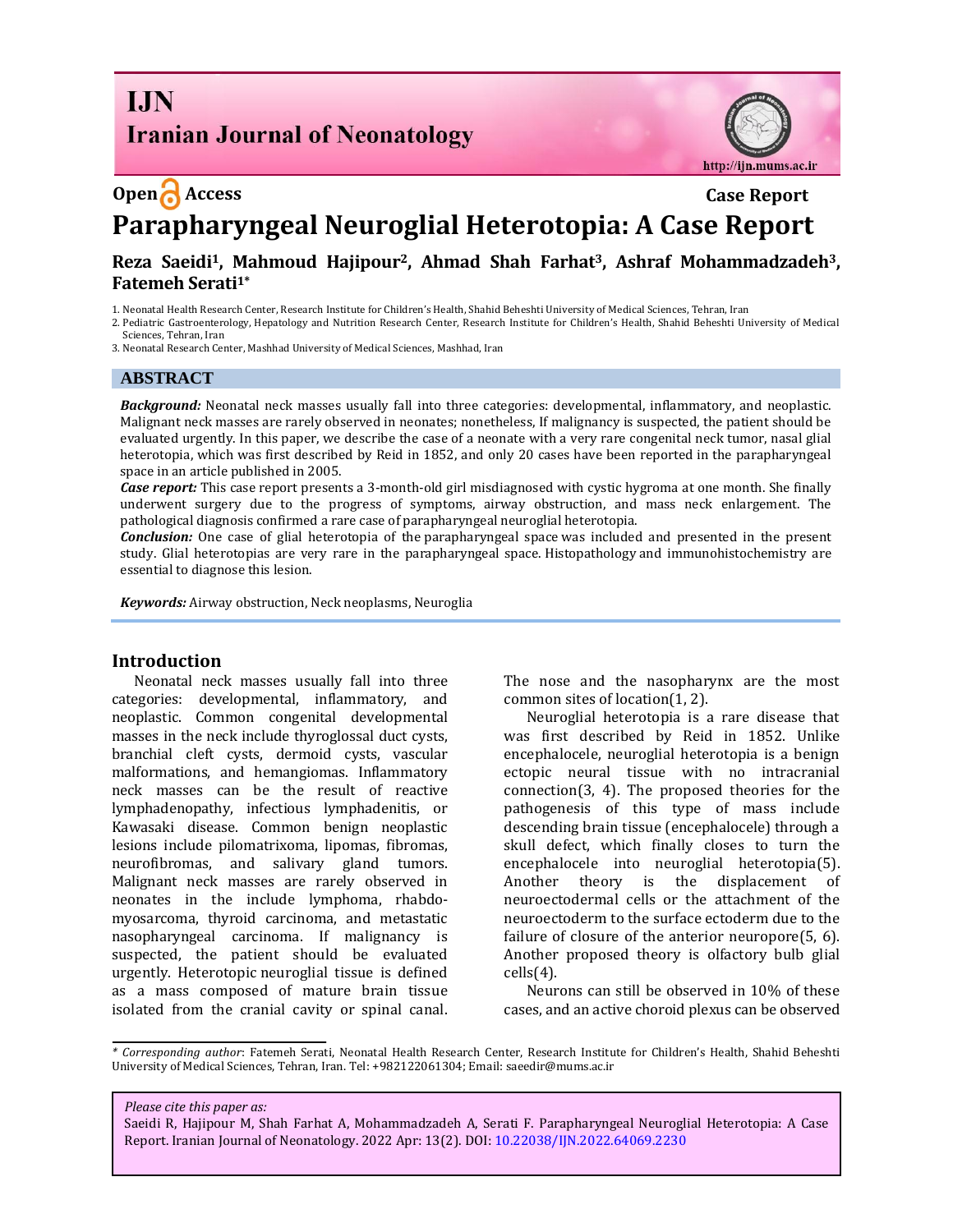in pharyngeal neuroglial heterotopia(1,7). This describes the cystic component mechanism, which is indeed a cerebrospinal fluid produced by the active choroid plexus(8). Neuroglial heterotopia is a rare condition that has been diagnosed in only 200 cases mainly in the nasal cavity (mistakenly named nasal glioma)(8). Sometimes extra-nasal glial heterotopias occur in the scalp, orbit, palate, tongue, lips, middle ear, and pharynx(6). Neuroglial heterotopias in the parapharyngeal space are very rare, with fewer than 20 cases being reported in an article published in 2005(8). In this paper, we describe an intrauterine growth restriction neonate with nasal glial [heterotopia](https://www.sciencedirect.com/topics/medicine-and-dentistry/heterotopia) who developed respiratory distress and neck mass.

#### **Case report**

The neonate was born via a cesarean section with a left-sided neck masse and respiratory distress on 2021 September 18 in Ahvaz, Iran. The patient was a term neonate with intrauterine growth retardation and a birth weight of 1,670 g. We were suspected of teratoma (cystic hygroma) and hemangioma. After complete mass resection on December 19, 2021, the patient respiratory distress continued. A repeated bronchoscopy demonstrated a multilobular mass resembling a nasopharyngeal lesion to the oropharynx with 90% obstruction, and severe laryngomalacia was diagnosed.

A computer tomography (CT) scan with contrast showed a large mass in the neck in the left submandibular space and the retropharyngeal space, causing nasopharyngeal and oropharyngeal stenosis. The lesion also caused carotid displacement and mandibular deformity. The facial artery provides the blood follow to this mass. The medial parts of the mass are displayed in the retropharynx of the cystic components. The most prevalent differential diagnoses in this age group are congenital causes, such as vascular abnormalities and teratomas. Nonetheless, other differential diagnoses are also considered, including deep neck infection, neural tube tumors, lymphoma, and other malignancies.

Video bronchoscopy revealed a multilobulated mass-like lesion from the nasopharynx to the oropharynx with 90% obstruction, shortness of aryepiglottic folds, and prolapse between TVC inspiration, normal vocal cords, and severe laryngomalacia. Microscopic pathology reporting pointed to an abnormal disorganized glial tissue with increased cellularity and aggregation of oligo-like cells with microcalcification. The final diagnosis was a submandibular mass, left, resection-neuroglial heterotopia.

#### **Discussion**

The literature review demonstrated very few cases of parapharyngeal neuroglial heterotopia across the globe. The majority of patients were girls, and their masses were located on the left side(5). Some cases had other abnormalities, such as heart defects, Pierre Robin sequence, and cleft palate(3). Clinical manifestations depend on the mass size and compressive effect on the adjacent structures. The patients typically present with respiratory distress, nutritional problems, stunting, and the presence or absence of neck masses. Sonography diagnosed one of the studied cases before birth who needed intrauterine therapy(5).

In the case of our patient, the first sign was respiratory distress. To diagnose this type of neck mass, radiological imaging was conducted. The CT scan was also carried out to obtain more details about the mass, as well as its size and location, and determine whether there was an intracranial connection. Diagnostic problems are often due to the normal prenatal history, lack of specific symptoms and signs, as well as the absence of confirmed pathognomonic features in radiology images. Lymphatic malformations are often the preferred differential diagnosis in these cases.

A characteristic observed in the majority of cases is bone deviation and displacement, particularly in the mandible and pterygoid plates, which often show parapharyngeal neuroglial heterotopia characteristics(4, 5, 9). In the majority of investigated cases with parapharyngeal neuroglial heterotopia, masses indicated both cystic and solid components, except in six cases that only showed a cystic mass(5, 10). The cystic component, the cerebrospinal fluid, is produced by the active choroid plexus in the neuroglial tissue(4). Neuroglial heterotopia is diagnosed only after the surgical removal of the mass(5).

At present, complete surgical excision is the standard disease management method (the current criterion standard treatment). The suitable time for surgery continues to remain challenging since it is more difficult when it comes to children. Nevertheless, delayed surgery may cause respiratory distress, nutritional problems, stunting, and cranial nerve palsy with mass enlargement. Our patient also underwent surgery due to respiratory distress, oxygen unsaturation during sleep, poor oral intake, and stunting(4, 5).

One of the subjects was monitored for six months; nonetheless, the mass became larger due